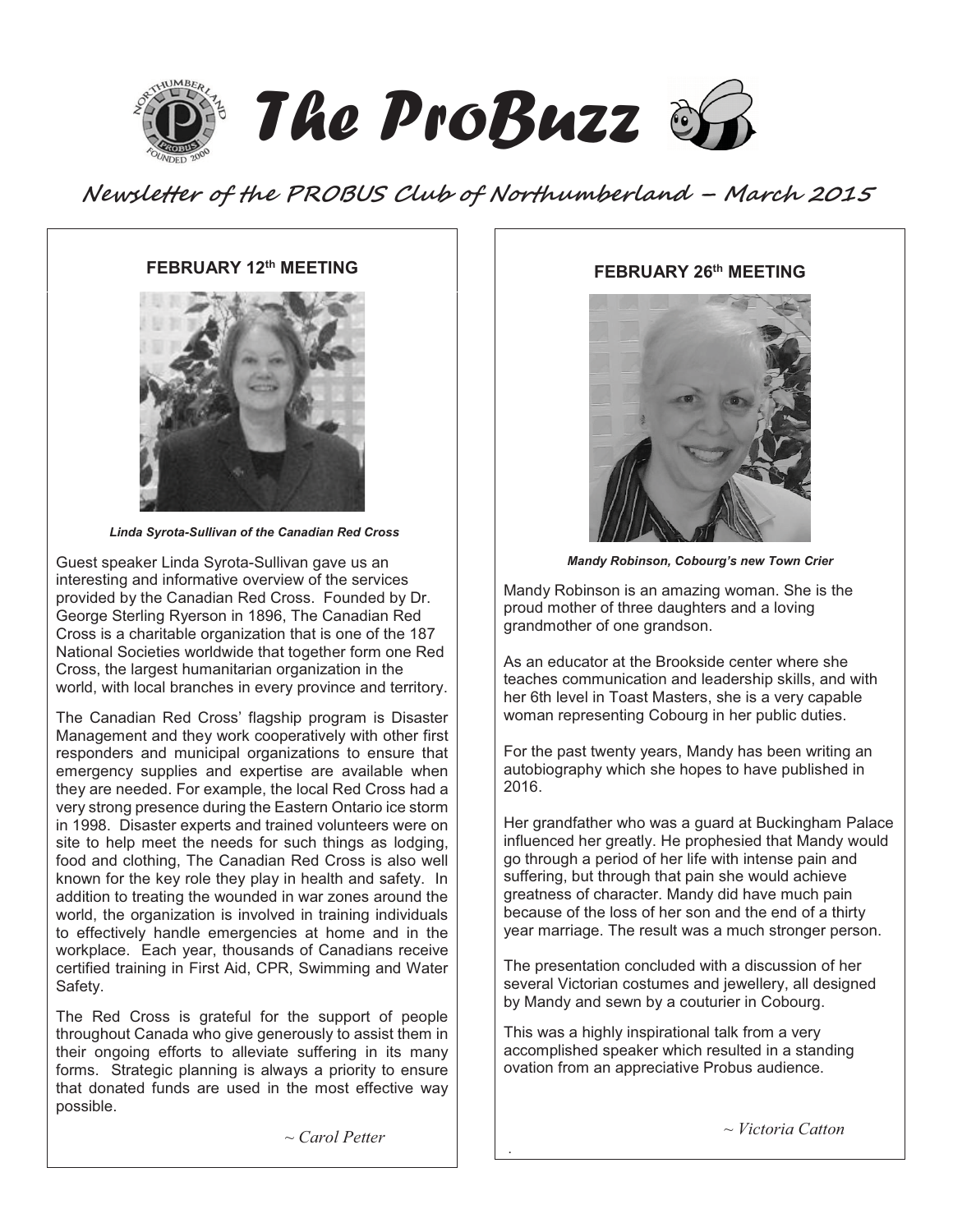## **STAY WARM !**



This is a short note from your President hoping that all my fellow Probians are coping with this weather! Throw another log on the fire and pour another glass. Stay strong, better times are coming!

Cheers**!** 

 *~ Lynn Ramsey*

# *CALLING ALL MUSICIANS*



*We may have missed some talent in the club due to many modest new members. The club owns a quality keyboard which is available when we require it for functions. But, we need someone to volunteer to play it, or their guitar or drums, or accordion, or banjo, or bugle, or clarinet etc, etc.* 

*If you play a musical instrument and would be willing to enliven the club at some events, please contact Jamie Doolittle at the club or by telephone: 905-372-6465.* 

 *Thank you.* 

## **SINGLES CLUB**



We've made a grand start to the year, in spite of the weather! On Monday January 12<sup>th</sup>, seventeen of us lunched at Rocco's Bar & Grill in Cobourg. We're still savouring a very pleasant outing on Tuesday, February 17<sup>th</sup> at the Railside in Port Hope where some of us discovered their very reasonably priced 'lunch bunch' offerings.

The Mill is getting a lot of patronage from PROBUS this winter. The Singles' Club will meet there at noon on Wednesday, March 18th.

With 33 members in the Club now, we have to be sure that restaurants can accommodate about 20 people …there were 22 of us at the Woodlawn Inn in December. So there's no way we can avoid repetition of dining spots.

We're off to Grafton Village Inn on Friday, April 17<sup>th</sup>, to the Victoria Inn at Gore's Landing on Thursday May 21st, and I have 'singles' marked on my calendar for Tuesday, June  $16<sup>th</sup>$  .... still working on that one.

*~ Louise Barraclough* 

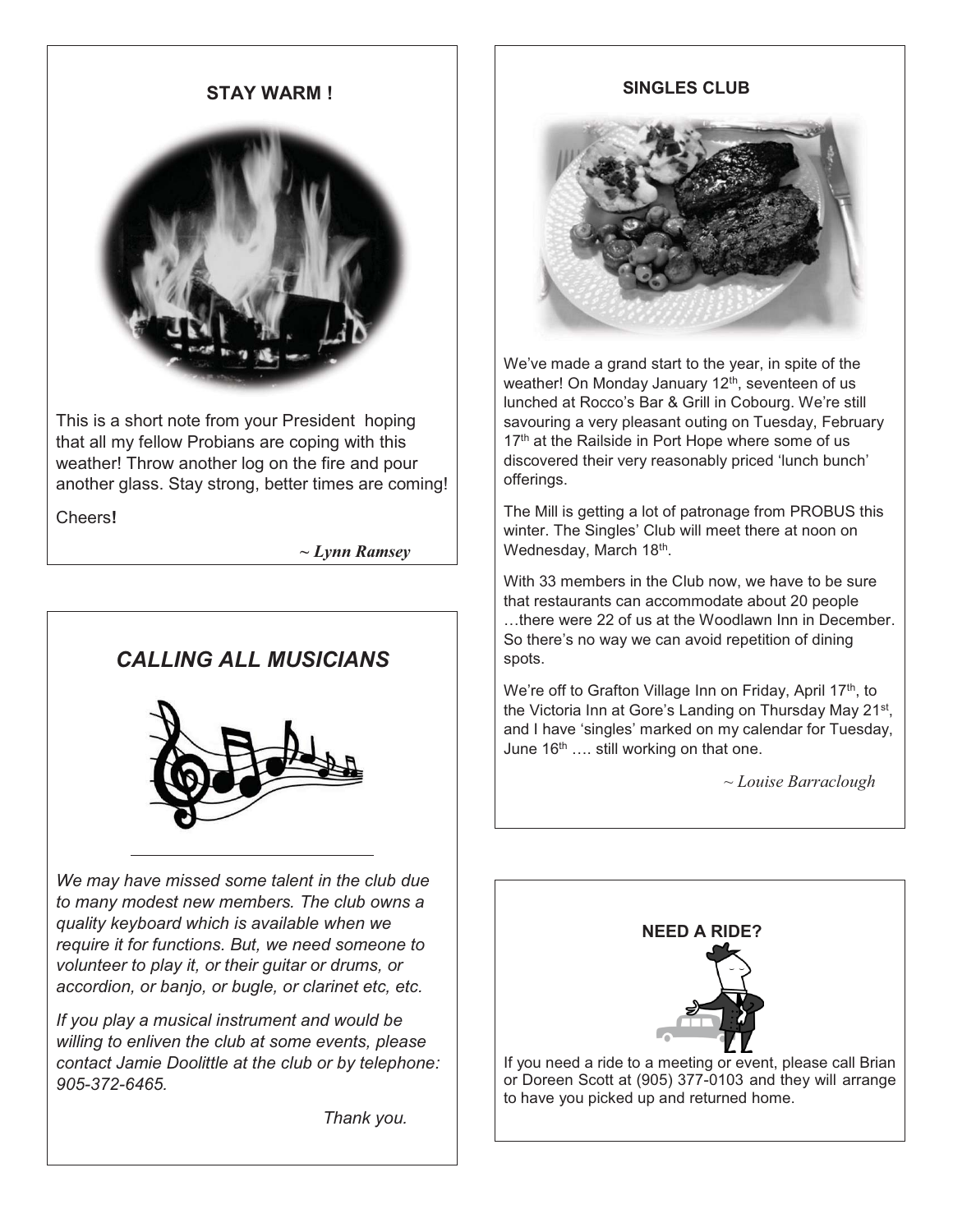**Happy St. Paddy's Day** 

DERE'S TO The WOMEN THAT I'VE LOVED AND ALL THE ONES I'VE KISSEO. AS FOR REGRETS, I JUST DAVE ONE: That's all the ones I've missed. Oh, WOMENS' FAULTS ARE MANU, US **MEN DAVE ONLY TWO:** EVERY SINCLE THING WE SAY, AND EVERYTHING WE OO.

**IRISH TOAST** 

Definition of an Irish husband; "He hasn't kissed his wife in twenty years but will kill any man who does."

Murphy told Quinn that his wife was driving him to drink. Quinn thinks he's very lucky because his own wife makes him walk.

Finnegan: "My wife has a terrible habit of staying up till two o'clock in the morning, and I can't break her of it". Flaherty: "What on earth is she doing at that time?" Finnegan: "Waiting for me to come home!"

"Say there Ryan," asked the druggist," did that mudpack I gave you improve your wife's appearance?" Said Ryan, "It surely did but unfortunately it keeps falling off!"

An Englishman asked, "Paddy, why is that whenever you ask an Irishman a question he answers with another question?" To which Paddy replied, "Who told you that?"



**Notes** 

**THE DEADLINE FOR THE APRIL ISSUE IS MARCH 28TH. IF YOU CAN SEND IT SOONER IT IS MUCH APPRECIATED. THANKS FOR YOUR COOPERATION AS ALWAYS.**